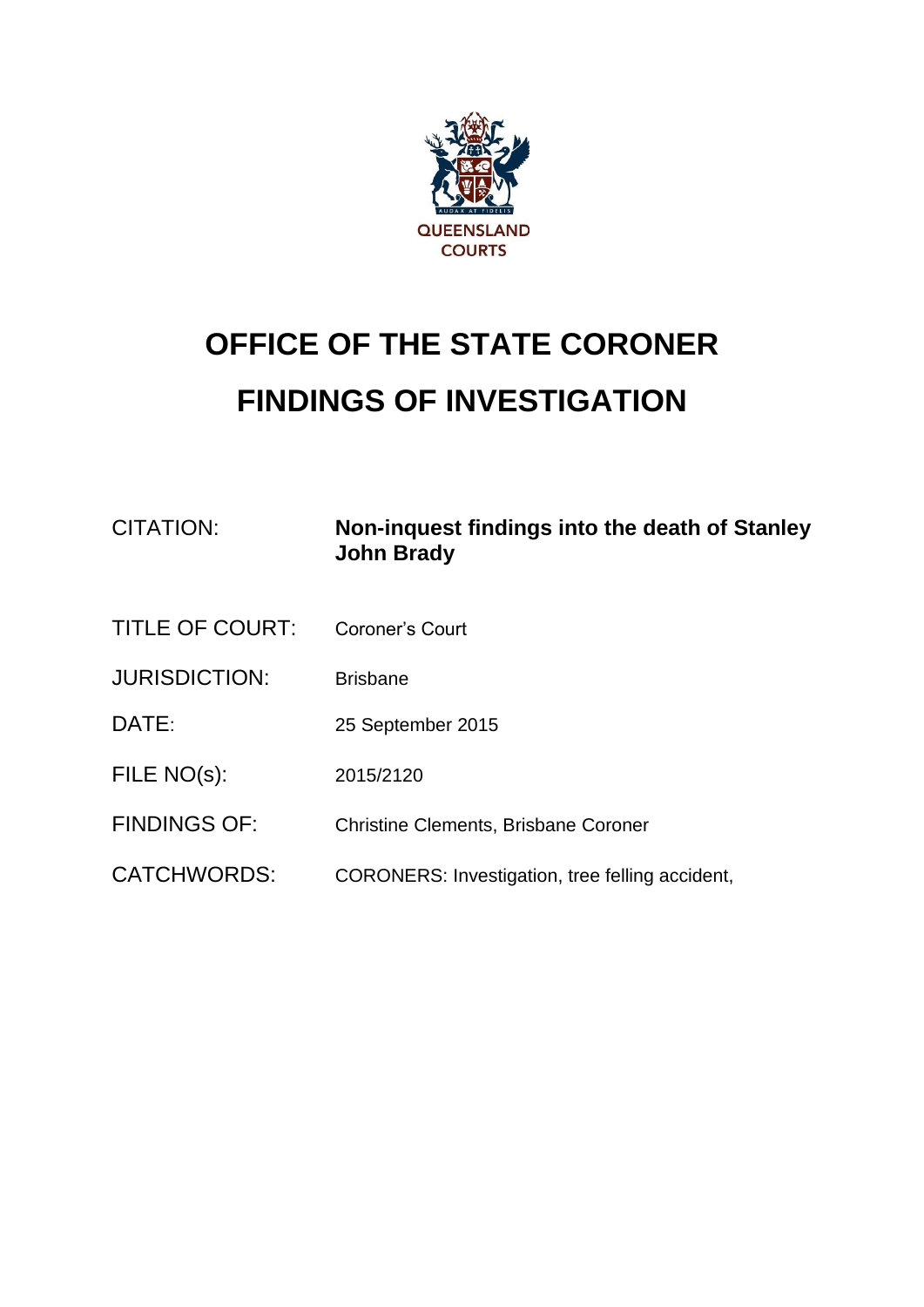Stanley John Brady lived at Sovereign Drive Tamaree in Queensland. He died on 3 June 2015 in the Royal Brisbane Hospital at Herston in Queensland. He was 62 years of age at the time of his death.

He died due to blunt head injuries sustained in a workplace accident which occurred on 21 May 2015. His death was therefore reported to the coroner for investigation.

Both the Queensland Police and the Office of Industrial Relations (formerly Office of Fair and Safe Work Queensland) provided investigation reports to the coroner.

Stanley Brady was a very experienced arborist. He had initially learned his skill from his father who used to work as a timber cutter. Stanley Brady operated a tree felling/arborist business in south-east Queensland. His business came within the definition of section 5 of the *Work Health and Safety Act 2011* which defines a person conducting a business or undertaking. Part of his business involved paying property owners to access their property and selectively remove certain timbers at a prearranged monetary figure. Mr Brady supplied and used his own plant and would employ a worker to assist him as the need arose.

The incident in which Stanley Brady sustained fatal injury occurred on 21 May 2015 at about 7:45am. Stanley Brady was harvesting hardwood saw logs and pole timber from a 425 acre private property owned by Jeffery and Cecil Brown. The arrangement had been reached many years ago and Mr Brady had harvested in excess of 450 trees on the property at 375 Stewart Road Coondoo.

On 21 May Mr Brady had an employee with him, Gregory Engle. Mr Engle also had extensive history in the timber industry having worked for 25 years in timber mills and 10 years' experience felling over 2000 trees.

It was Mr Engle who was able to provide a statement detailing the incident which occurred.

#### **Manual Felling**

The report provided by the Office of Industrial Relations included a diagram depicting the recognized methodology of manual tree felling in the industry. Initially a 'scarf' is made on the side of the intended direction of fall of the tree. This is a wedge shaped cut into the tree to a distance of a quarter to a third of the tree diameter. A 'back cut' is then made horizontally on the opposite side of the tree and a height of no less than 10% of the tree diameter above the horizontal level of the scarf cut. This sequence of cuts creates a 'hingewood step' causing the tree to fall in the planned direction.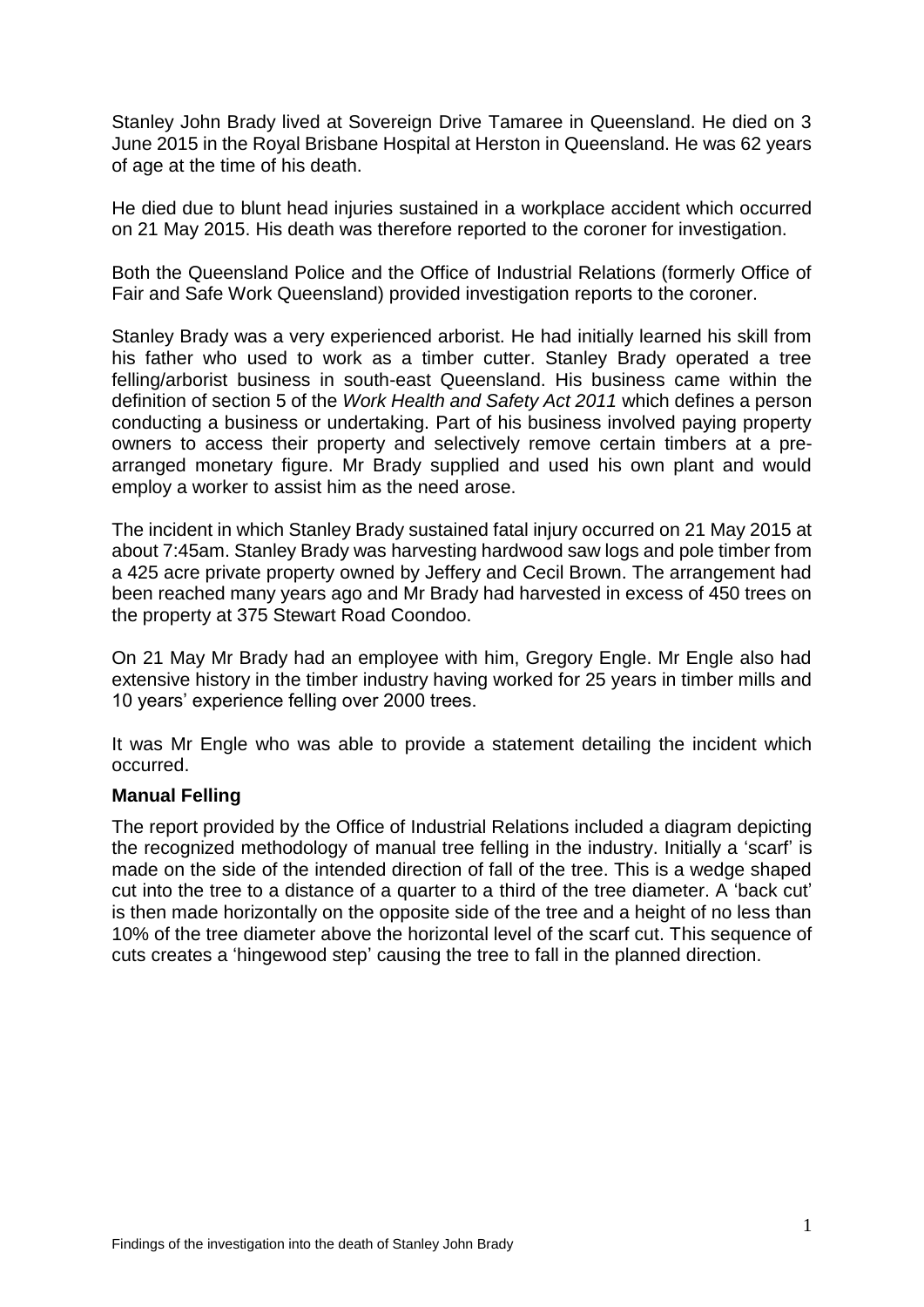

# **The Incident**

Mr Brady and Mr Engle arrived at the property at about 7:45am and refuelled the required equipment including a John Deere skidder, a case dozer and chainsaws. They had selected the timber to be felled on a sloping hill with a 20 degree east facing downward slope. The tree which was to be felled was a 40m high, 600mm diameter Gympie messmate tree. The tree's crown was the heaviest with green leaf off its eastern side and leaned in that direction. There were two other trees in the foreground at approximately 15m and 45m respectively. Each of these trees had previously had their crowns stripped due to being struck by other trees that had been felled in the area.

Stanley Brady had identified a 2m tall 800mm stump that was 4m to the right and slightly uphill of the tree he was about to fell. The stump was identified as a safe refuge behind which he could position himself when the tree began to fall.

Gregory Engle confirmed Stanley Brady undertook the procedure in accordance with the standard practice. He used a petrol-powered chainsaw to make a scarf cut. He then made the back cut. As the tree commenced to fall, Stanley Brady moved to the side and positioned himself behind the stump. The tree fell forward as planned but made contact with the two trees that had already been identified in the foreground. The tree which was 15m forward snapped. The tree at 45m commenced to bend until the felled tree rolled off to one side, landing on the ground. This caused the bent over tree to whip backwards in the direction of the stump where Stanley Brady was sheltering.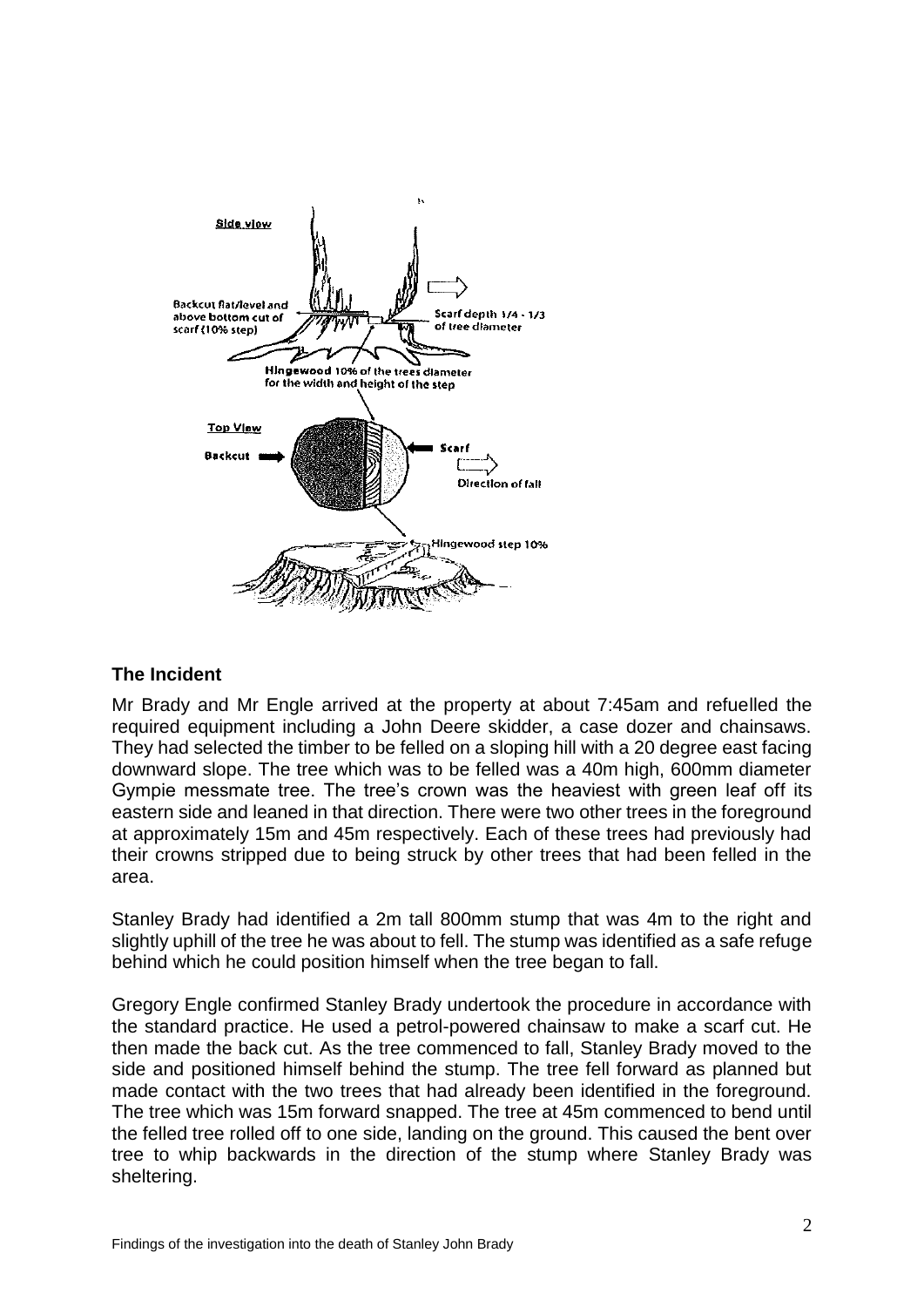Gregory Engle was standing some distance away observing and he called out 'Look out' to Stanley Brady. The tree then snapped and fell in the direction of the stump, striking the top of the stump. A portion pivoted downward and struck Stanley Brady in the head.

Mr Engle rushed forward and observed that Mr Brady had sustained serious head injury and was lapsing in and out of consciousness.

Emergency services were called and Stanley Brady was evacuated by helicopter to the Royal Brisbane Hospital.

## **Medical Treatment**

Stanley Brady was admitted to the Royal Brisbane and Women's Hospital on the day of the accident. He had suffered severe traumatic brain injury with bleeding and bruising. There were extensive facial and skull fractures. The injuries likely caused aspiration pneumonia and cardiac effects which were evident on echocardiogram recording. He had also sustained a fractured right scapula.

He was admitted to the intensive care unit but had sustained unsurvivable injuries. He was subsequently pronounced deceased on 3 June 2015.

## **Autopsy**

Autopsy examination was conducted on 6 June 2015 by the forensic pathologist, Dr Samarasinghe.

CT imaging was performed and confirmed multiple skull fractures, previous three vessel coronary artery calcification, patchy pulmonary opacity consistent with oedema and/or aspiration pneumonia.

It was concluded by the pathologist that Stanley Brady died due to blunt head injuries

The investigation and review performed by the Office of Industrial Relations confirmed that Mr Brady had made the cuts and performed the felling manoeuvre in a manner which was consistent with the industry standard.

In Mr Engle's opinion he considered it was a freak accident.

Mr Brady had executed the preparation and felling of the tree in the appropriate manner. He had identified an escape path and refuge position which, in normal circumstances and in industry experience could have been expected to be appropriate.

The Office of Industrial Relations issued an incident alert on 10 June 2015. After further review of all of the circumstances they did not identify any issues indicating a broad workplace health and safety issue which required a further specific organizational response.

Stanley John Brady died tragically as a result of blunt head trauma sustained in a work related incident when he was felling a tree. He was very experienced and performing